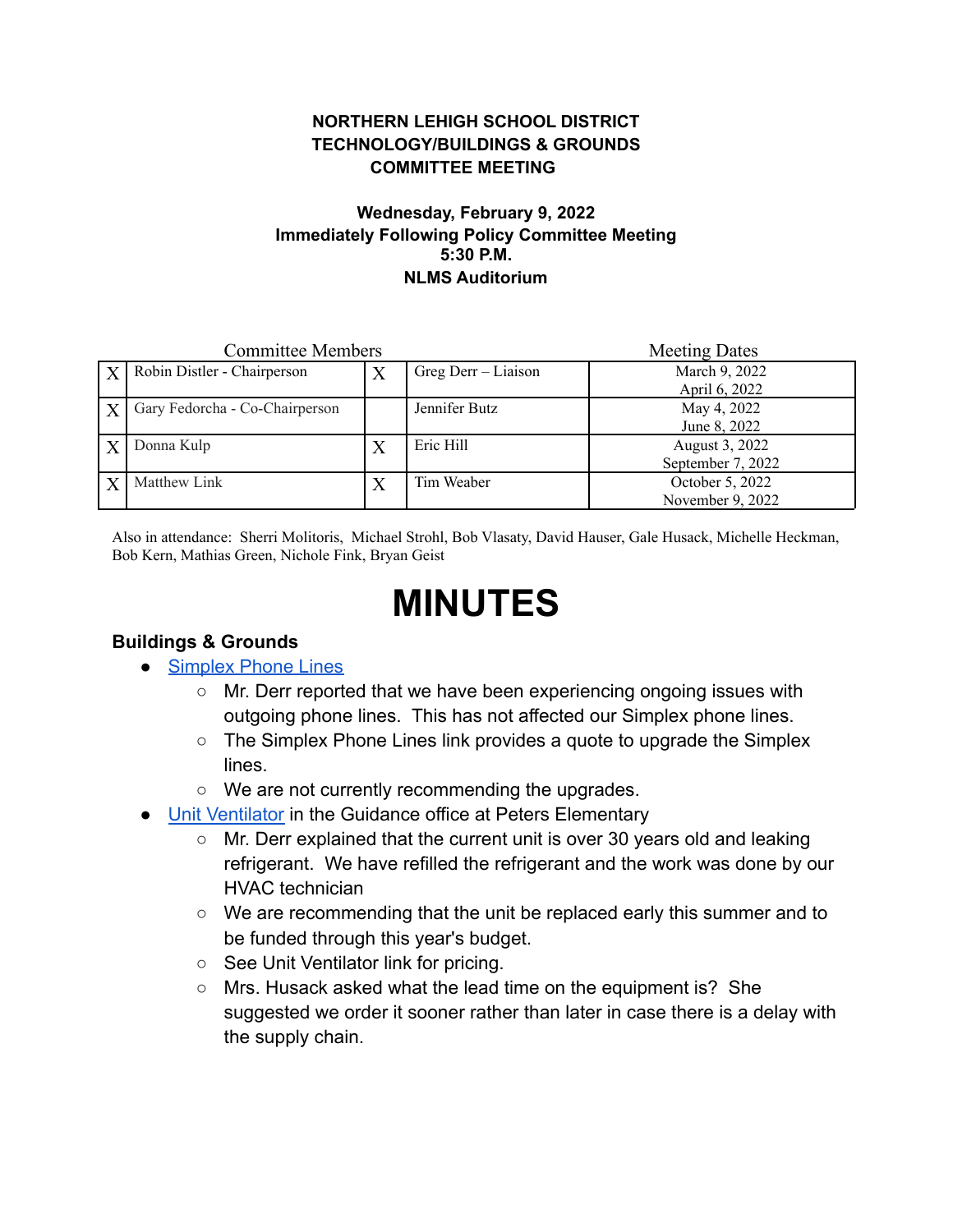- Otis Elevator door at Peters Elementary
	- The door is over 30 years old. Parts are no longer made for the door. Otis will continue to service it. It is still functioning. Administration is recommending that we replace the door out of this year's budget.
	- $\circ$  It will be placed on a Board agenda this spring.
- Pella windows at Peters
	- One window has been replaced due to a rotted sash.
	- Another window is now showing the same rot. The windows are approximately 20 years old.
	- We will inspect all windows in the building over the next month.
	- Mrs. Husack asked if there are other building issues that we should be planning to replace.
		- Mr. Derr gave examples of current building status and that we have a long range plan for replacement of equipment.
- Mishpachah Inc. facility use request June 11, 12 and 13th
	- Group from Ohio requested to use the high school auditorium for a show on a Saturday, Sunday, and clean-up and exit on Monday.
	- They would pay per Facility Use policy
	- Committee members recommended placing the item on the February Board agenda for consideration.
- Lehigh Valley Hot Air Balloon Oct 15th and 16th
	- There are no scheduling conflicts
	- Committee members recommended placing the item on the February Board agenda for consideration.
- Offer to hang NLYAA banner in NLMS Gym (Mr. Link)
	- Mr. Link will plan with Mr. Rentschler and Mr. Derr
- Inquiry to hang sponsor banners in NLHS Gym (Mr. Link)
	- Mr. Link will explore this idea with Mr. Geist and Mrs. Molitoris

## **Technology**

- Multi-Factor Authentication (MFA)
	- Cyber Insurance Companies are now requiring this process
	- Required for staff email and access to network resources
	- NLSD IT department is exploring Microsoft Azure AD. This is already part of our agreement with Microsoft.
	- We are currently piloting with our IT staff and TIS staff
	- One concern is staff who would not want to use their personal cell phone for MFA
		- Legal counsel recommends we have another option for these staff